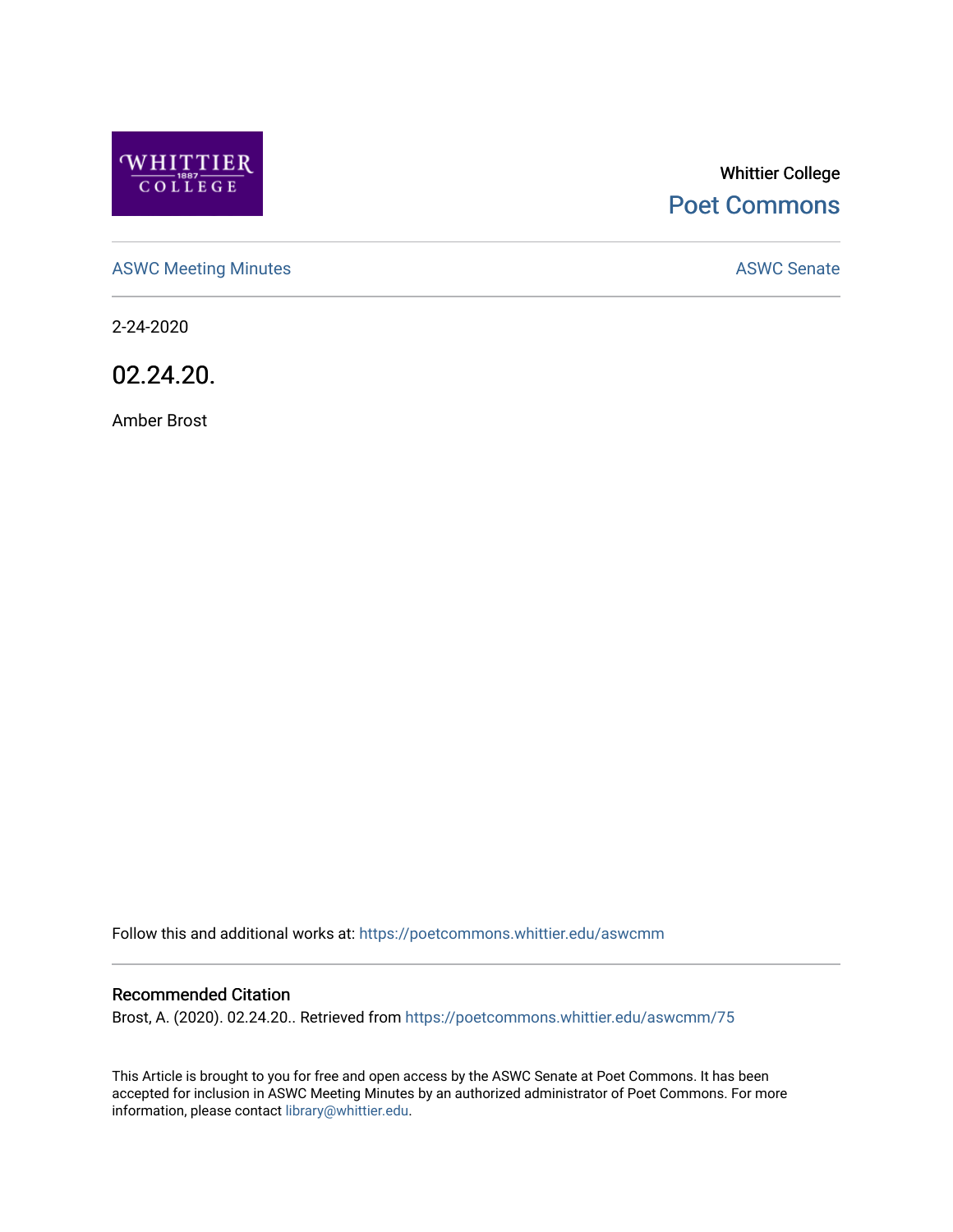

#### **Meeting Minutes for** February 24, 2020

- **I. Meeting is called to order at:** 7:04 pm
- **II. Moment of Silence/Inspirational quote**
	- **A.** INSPIRATIONAL QUOTE Read By: Sen. Ross

### **III. Mission Statement**

**A.** The ASWC Senate, as the governing body of the Associated Students of Whittier College, is dedicated to the betterment of the college as an institution and as a member of the broader community. The Senate shall assist on-campus clubs and organizations in creating, promoting and implementing dynamic programs and events that involve students and add value to their educational experience. This body will act as an open forum for students to voice their opinions and desires, always keeping the best interests of the ASWC in mind. In all its actions, the Senate will serve the students first with integrity, dedication, responsibility, and humility.

Read By: Sen. Malone

## **IV. Roll Call – Secretary Brost**

- **A. Present:** Sen. Casserly-Simmons, Sen. Minami, Sen. Iseri, Sen. Ross, Sen. Mendoza, Sen. Malone, Sen. Modesti, Sen. Green, Treas. Estrada, VP Joachim, Pres. Moya, Dir. Tejada, Sen. Royster, Sen. Gracia, Sen. Segura, Sen. Garrison, Sen. Eccles, Sen. Angileri, Sen. Alvarez
- **B. Absent excused:** Sen. Hagan-Martin, Sen. Torres, Sec. Brost, Dir. Gil, Sen. Hidalgo
- **C. Unexcused:**

# **V. Minutes Amendment/Approval**

- **A. Approved by:** Sen. Garrison
- **B. Seconded by:** Sen. Minami

# **VI. Public Voice**

- A. Response to Whittfest
	- **1.** Casidy
		- a) Deception of the event to the student body, making the senators think that \$30,000 would be the set price,
			- (1) Journey
				- (a) We did not say that it would be for the whole event, we did bring it up that it would not only \$30,000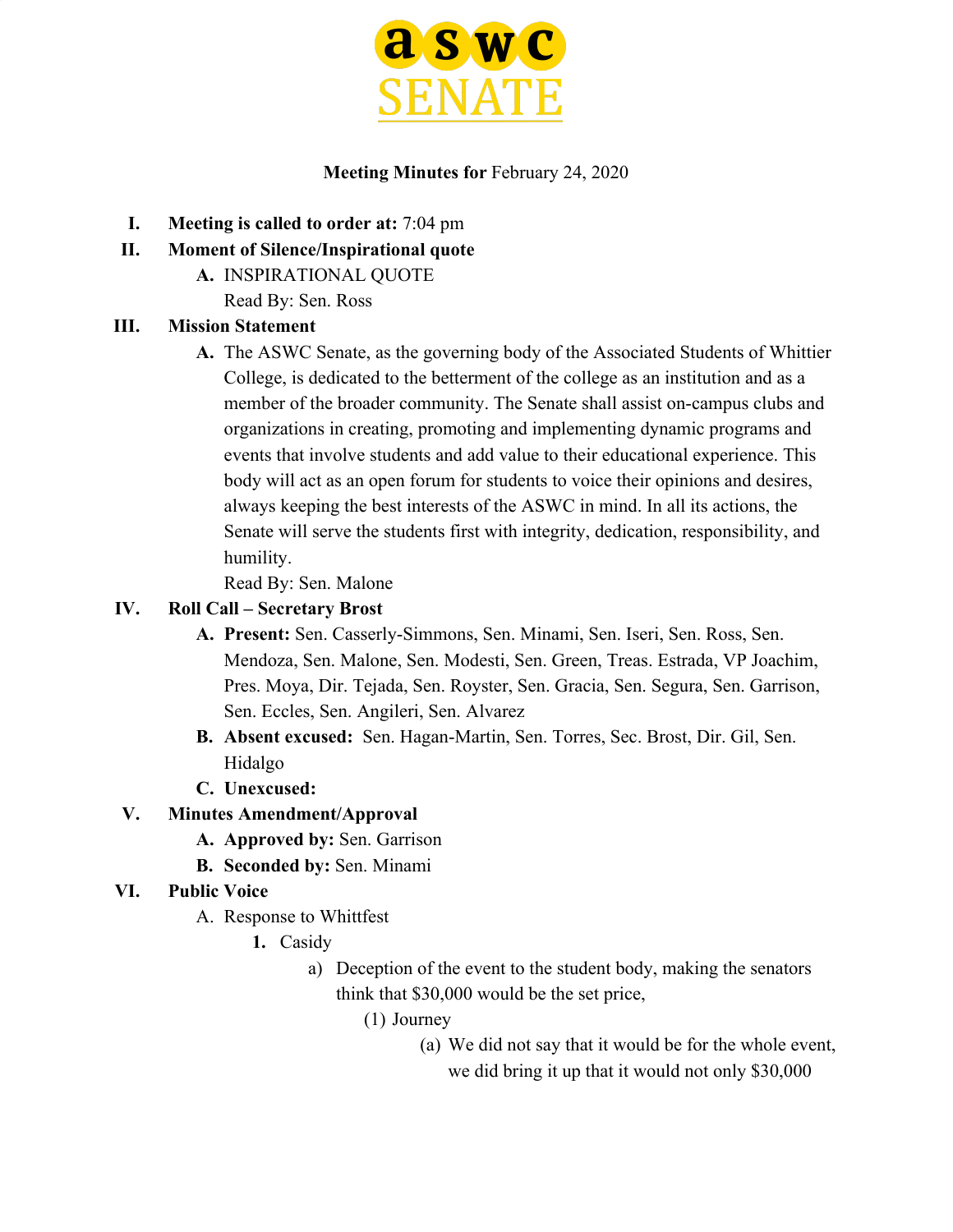

b) \$32,000 is not the original amount sent out, the cost of the event was never mentioned and the people that think the event should not happen because not all students one it

(1) Journey

- (a) All colleges have no academic events, I will explain more. The research shows that we need to be well balanced and to show that we will be a diverse campus, like we say we do. It is not successful if we do not get the funding. There should be an allocated amount of money that should be set aside for all students to attend. I fully do not agree but I do understand.
- c) Go to constituents and say exactly what your being told so that they can get the response, I don't like the event, I think this event is good at all, I simply do not see how this event is supposed to bring about diversity and more. I feel that Whittier has no way to do this, and makes no sense for us to have it. It is a mistake that we have this event.
- **2.** Genesis
	- a) What other ideas do you have for these student body funds? (1) That not for me to say
- **3.** Piper
	- a) Are you really investing in the diverse meetings, are you really advocating for diversity. As a reason to have Whittfest.
		- (1) Journey
			- (a) Working on getting different groups to allocate for different groups, Piper I do have a question you signed a contract to be on a Wittfest,
		- (2) Attended one committee meeting, then I quit.
- **4.** Spencer
	- a) Can the table please confirm if you knew that the \$30,000 was only for the artist.
- **5.** Piper
	- a) I would really appreciate it if you would go back to your constituents.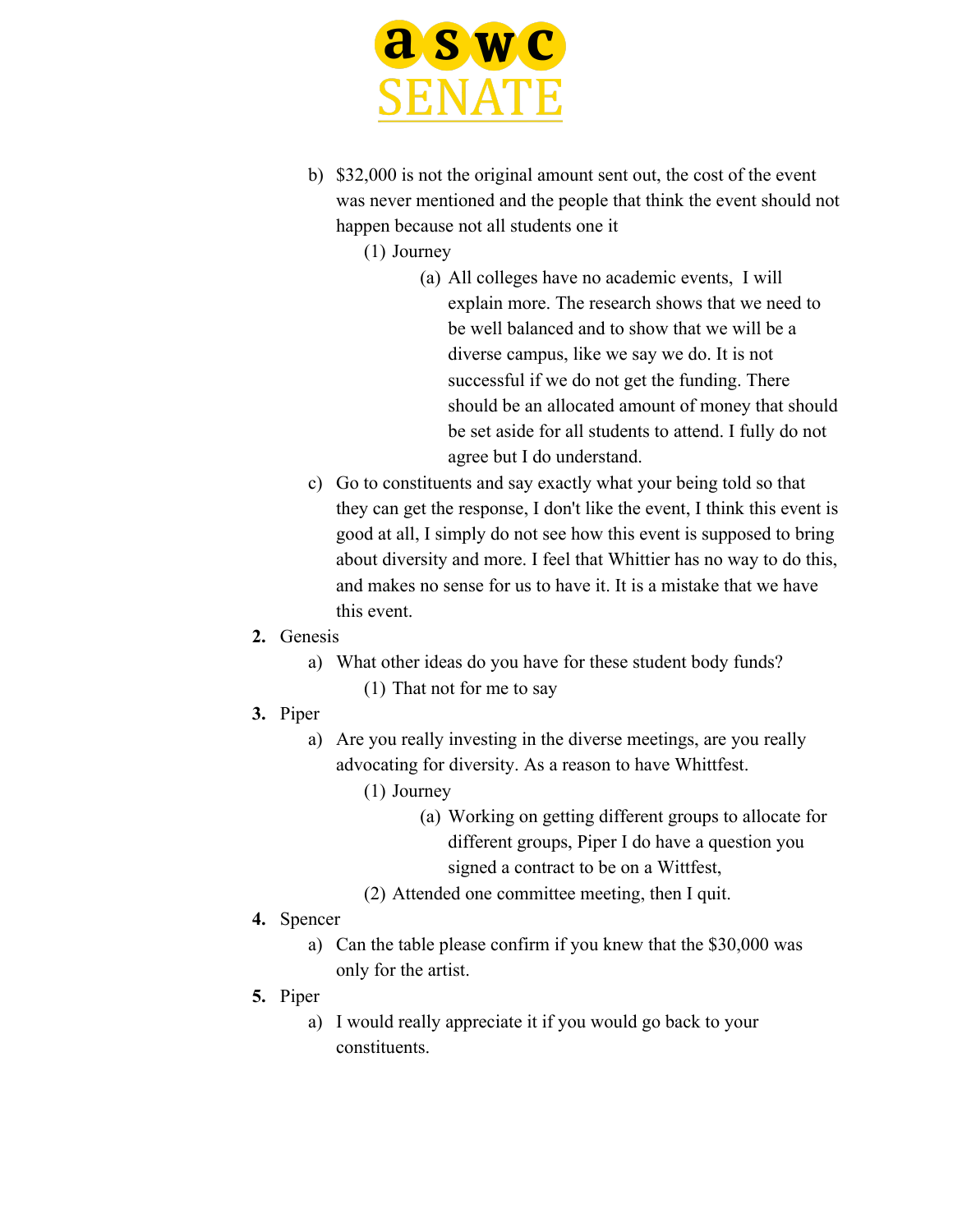

- **6.** Genesis
	- a) I would like to give you a breakdown of fees, shows the breakdown of fees, fund and operation and general student body funds are allocated. Program Board. We waited until the end to make sure that we were not requesting money that they could not afford. Of course this semester is a completely different allotment of money.
- **7.** Journey
	- a) Student Body fees are not for diversity centers
- **8.** Ethan
	- a) Valid, but board
- **9.** Cassidy
	- a) We are not saying we want to only use this money for diversity centers. We do not feel that \$60,000 should be used for only this. I personally have come in to request my own funds. You need to think about the amount of time it will take. Someone and how will it affect their time here for the last four years.
- **10.** President Moya

a) It really is thinks like this that make better decisions to be made

- **11.** Anika
	- a) I believe that this request for Whittfest is not intentual for making other clubs on campus feel discouraged, but it is hard to hear these things. Make sure that we can share our voices and who we are, just because we are limited in funds the ability I now have to bring about more about my organization
		- (1) Collaboration can happen,
- **12.** Representative Eccles
	- a) Whittfest it is on campus, of course you like the ability to go out having the ability to go off campus. Doing things on campus is very important.
- **13.** Cassidy
	- a) I think its great to host events on campus, I personally like music, I don't personally don't like this music so I would not come as well as the price
- **14.** President Moya,
	- a) Those are things that the Senate can fund but residence halls for sure have to be funded through different funding operations and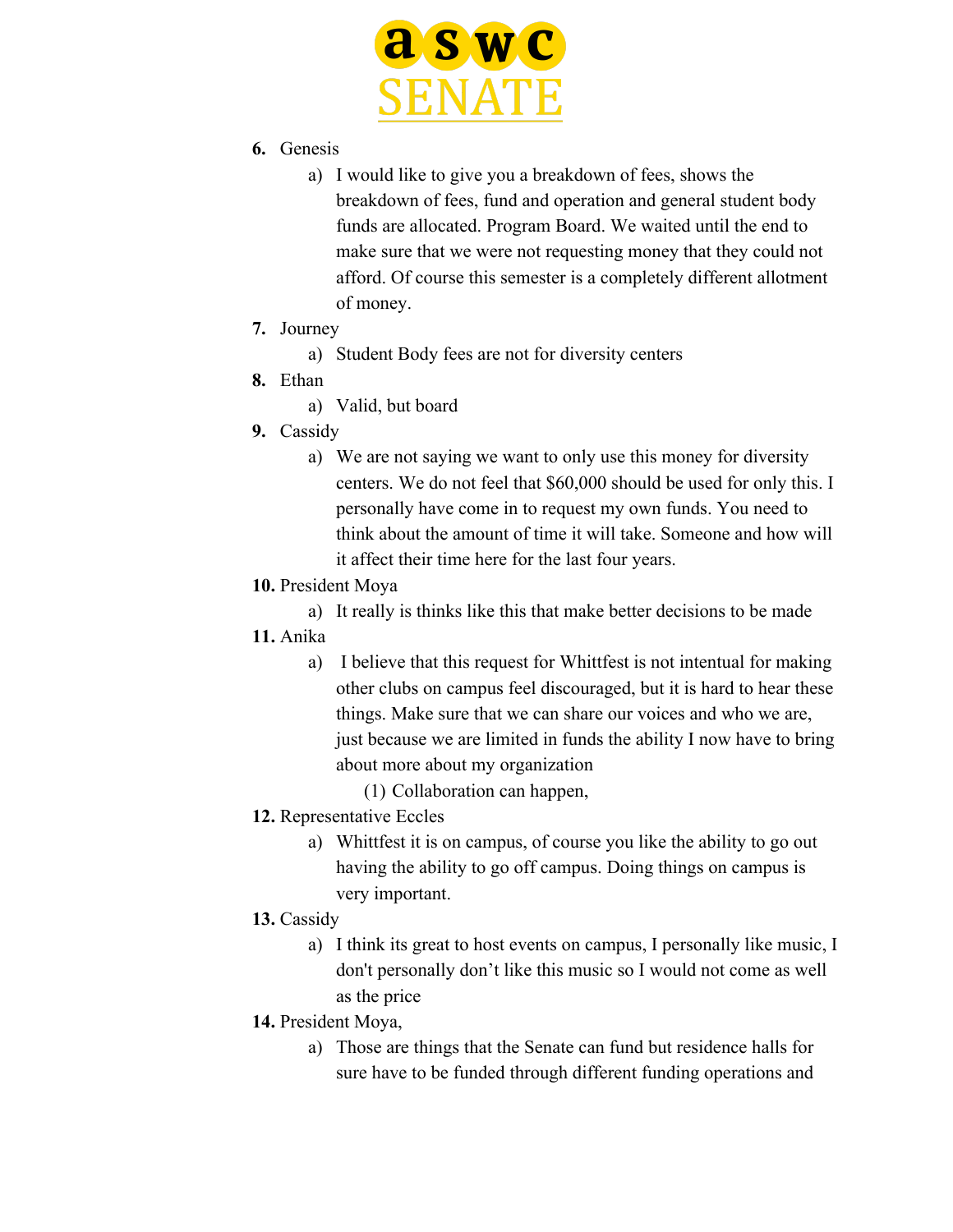

typically involve a lot of different things. Senate does not get the ability to pick and choose what they want to spend their money one

- **15.** Senator Mendoza
	- a) They are not getting famous people, having the ability to know the environment where I am, having the event here you get the ability to do something you may not have been able to do.
- **16.** Cassidy
	- a) Whittfest versus the other event is only a difference of having a famous person. I feel that this is very superficial, you can accomplish that without,
- **17.** Mike
	- a) A concert and music is for everyone
- **18.** Representative Casserly Simmons
	- a) Total amount for allocated
- **19.** Cassidy
	- a) Please remember you have constituents and please allow for that to guide your decisions
- **20.** Cultural Grads
	- a) Are not based on student body funds, the school now does it based off of the academic funds.
- **21.** Thank you for everything.

# *VII. Poet Early Action Updates*

- **A.** Our mission statement is the PEAP provided timely and appropriate intervention to students who may demonstrate academic, physical or emotional behaviors that may impede personal and academic success.
- **B.** Professional Staff
	- 1. Assistant Dean of Students, Sara Espinoza
	- 2. Athletics, Senior Women Administrators, Trish Senyo
	- 3. Associate Dean of Faculty, Frits Smith
	- 4. Counseling Center, Assistant Directors, Stephanie Smolinski
	- 5. Center for Advising and Academic Success, Directors , Jacqueline Barruga
	- 6. International PRograms, Assistant Director, Kerry Gonzalez
	- 7. Housing and Residential Life, Associate Directors, Joe Melendez
	- 8. Student Disability Services, Directors, Marlam Maclead
	- 9. Student Health Center, Representative
- **C.** Faculty Survey Feedback
- **D.** Poet Early Alert Program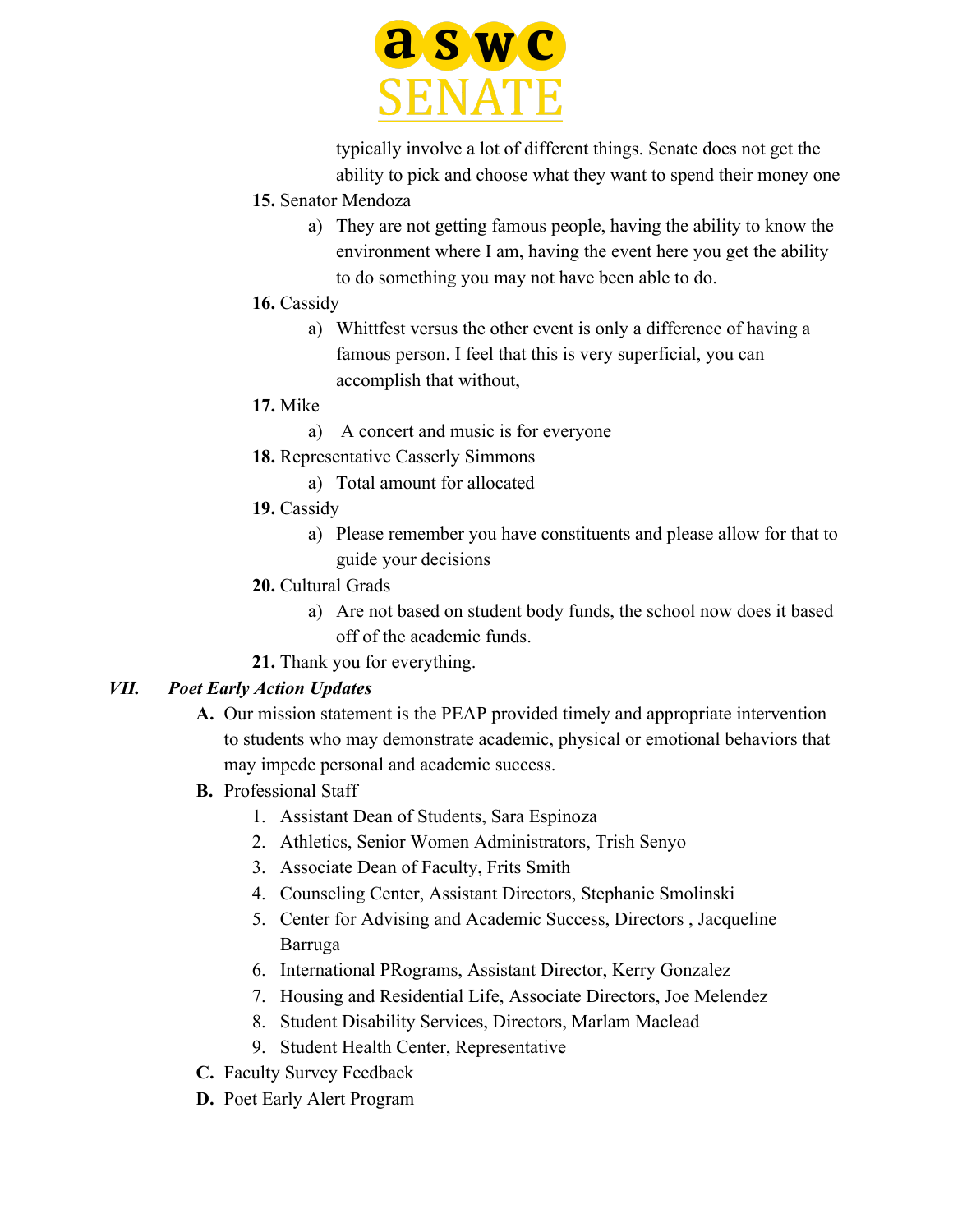

- **E.** Commitment to Student Success
	- 1. Two separate forms
		- a) PEAP and Academic PEAp
	- 2. Academic PEAP
- **F.** Poet Early Alert Program PEAP Academic
	- 1. Why do you file an Academic PEAP?
	- 2. What happens after a Report has been made?
- **G.** PEAP Academic
	- 1. Replaces mid-semester warning system
		- a) Duplicate of mid semester warning around PEAP
	- 2. Always attempt to address first with students
	- 3. FYI only vs Follow up needed
- **H.** Open for Questions
	- 1. Sen. Segura how do you feel to make sure that the decolonization to happen,
	- 2. When I say that it is colonization using a care team is more important than just sending a message via email, verus making sure that students were not afraid to speak with the Individuals who were able to talk to them. And to break down the barriers that are there when it comes to having the ability to reach all students.
- **I.** Sen, Ross
	- 1. Where on MyWhittier can students find this information
	- 2. Response
		- a) Segwaying for it to get to be more open
- **J.** Sen. Minami
	- 1. Is it going to be accessible to students and what would that intel be?
	- 2. Response: Approach of care, and make it a student facing newsletter.
- **K.** President Moya
	- 1. This is for the senate table, to see if Marisol is available to speak to the table about who she is and what she is doing on our campus.
- **L.** Representative Modesti
	- 1. Positive, along with everything else you are apart of you can tell that faculty and staff care, and that they are willing to put in the work to ensure that their students feel a positive environment.
- **M.** Sen. Casserly Simmons
	- 1. Marisol Mendoza for free public transportation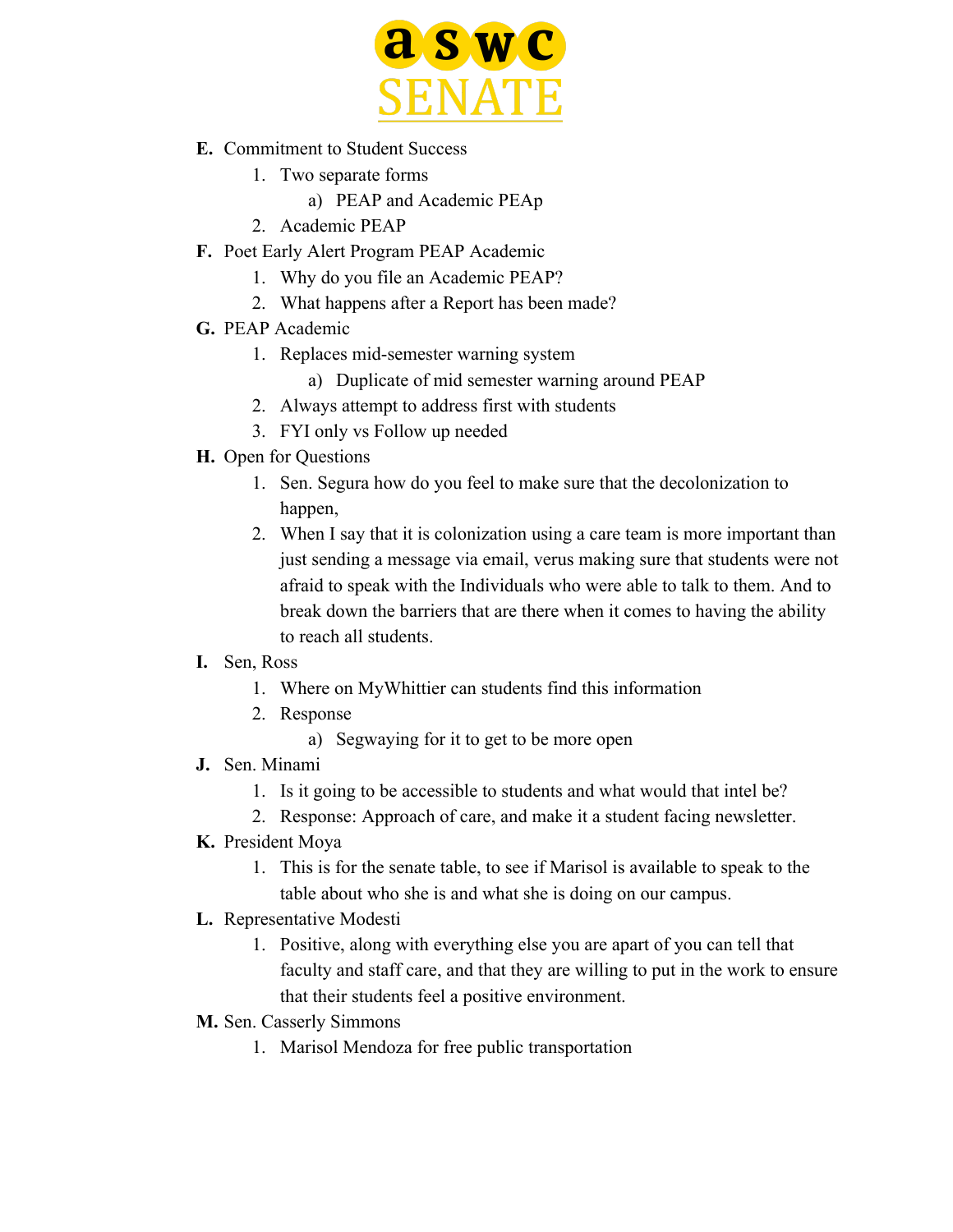

#### **VIII. President's Message -** *President Moya*

A. Good afternoon everyone,

I want to once again thank all the students that came into to speak and share during Public Voice. We appreciate this kind of feedback and engagement and hope to see you all at more meetings. Last week I met with Vice President and Dean of Students, Bruce Smith. We had a very productive meeting and discussed a few different points such as the status of the Gender Equity Resource Center and Interfaith space on campus. There are many administrators involved and supportive of the interfaith space, we are currently working to streamline communication and get on the same page before we move forward. Currently the conversion of a third floor study room is looking like a feasible space to use as we look to work on a more permanent space. Bruce did express his interest in having a senate representative on the task force moving forward, specifically a male athlete to bring a unique and well rounded perspective. The taskforce will be meeting later this month. We also discussed issues regarding the topic of student finance from student accounts to students individual accounts. Lastly, we discussed the issue of space, as this is an obstacle the WC community is always faced with when trying to make any improvements on campus. I will be reaching out to administrators in the office of advancement to explore ways in which we can develop long term and large scale solutions to this obstacle. Things I had recommended to Bruce was possibly adding a third floor to the campus center where office spaces can be made available for things like the gender equity center and the veterans department.

# **IX. Treasurer's Report -** *Treasurer Estrada*

- **A. General Fund Balance:** \$
- **B. Operational Account Balance:** \$
- **C. Reserve Account Balance:** \$34,608.48
- **D. Allocated Thus Far:** \$13,608.48
- **E. First Readings:** \$26,500
- **F. Daily Calendar Considerations:** \$

## **X. Constituent Reports**

# **A. Academic Affairs Chair:** *Sen. Minami*

 $1$  N/A

# **B. First-Year Class Council:** *Sen. Iseri*

1. I met with the First Year Class where we discussed our goals, projects, and hopes for this semester. The members of the First Year Class Council have decided to hold office hours, at least 1 hour per week, the times and days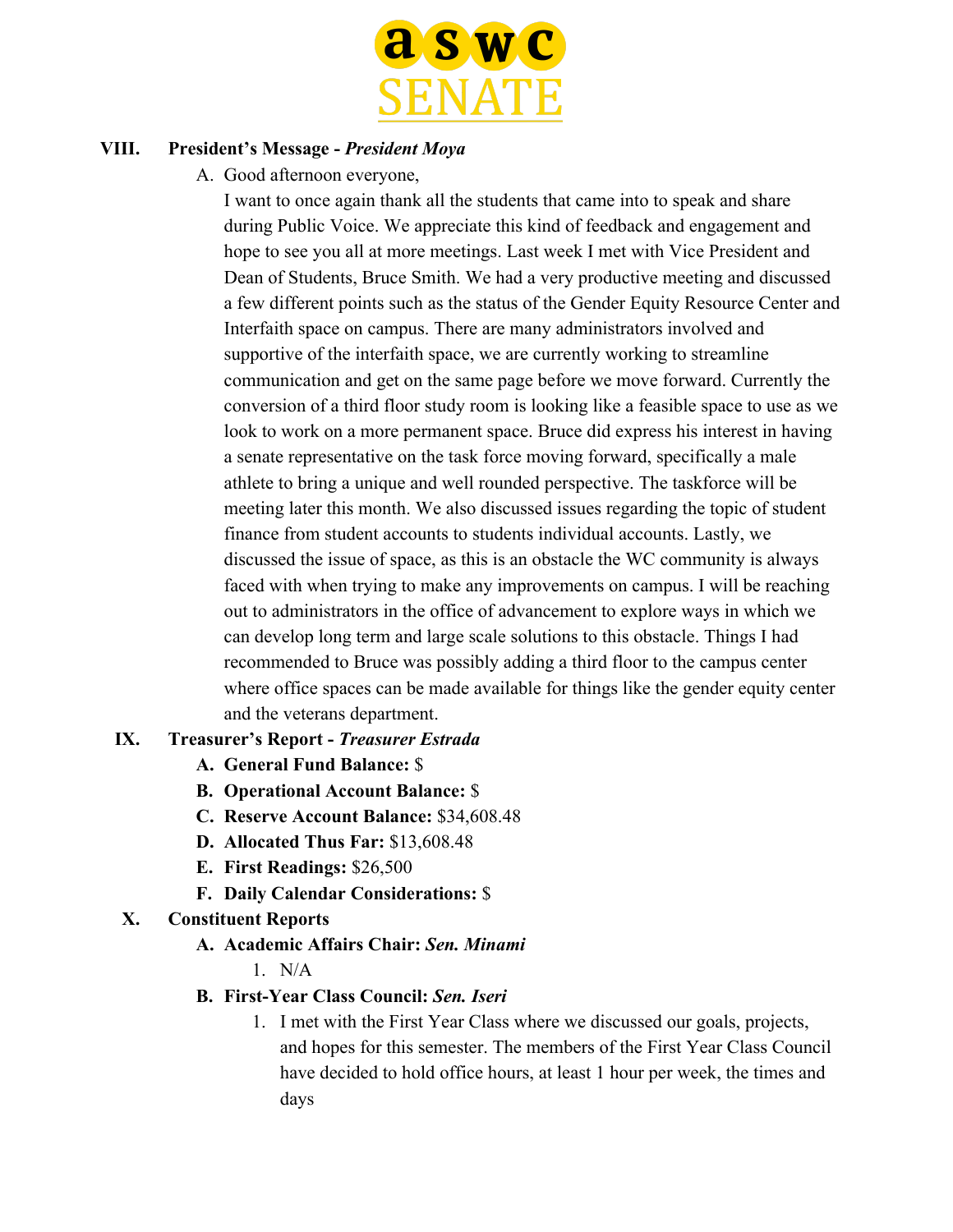

are currently being determined. We have also confirmed a collaboration with WCTheRock for an event.

2. During our meeting we created a list of events we would like to host such as a movie night, a giveaway, and some pick-me ups. We then discussed our desire to create more community engagement among the first years, and a better relationship between residents and commuters.

### **C. Commuter Representative:** *Sen. Hagan Martin*

 $1$  N/A

- **D. Residential Hall Representative:** *Sen. Ross* 1. N/A
- **E. Non-Traditional Student Representative:** *Sen. Mendoza*  $1$  N/A
- **F. Student Body Representative:** *Sen.Torres* 1. N/A
- **G. Student Body Representative:** *Sen. Malone* 1. N/A

# **H. Student Body Representative:** *Sen. Modesti*

1. I am working with President Moya to find out the possibility of putting printers in Turner and Stauffer. We have emailed IT and are still waiting to hear back.

# **I. Student Body Representative:** *Sen. Green*

 $1$  N/A

# **J. Inter-Club Council Representative:** *Sen. Royster*

- 1. Activities fair went okay, it was definitely a learning experience, I have now more information on how to plan events, the timing, location and exposure prior to the event. My executive board worked hard to try and make sure the event went as smoothly as possible, as well as working with our advisor for an easy transformation of both time and space.
- 2. Next ICC Meeting is March 11, 2020, at 5:00 in room 508. We will be inducting about 2-3 more clubs, I am looking forward to the transformation of Inter-Club Council and the continuation of growth to come.

# **K. Diversity Council Representative:** *Sen. Garcia*

- $1$  N/A
- **L. Social Justice Coalition Representative:** *Sen. Segura*
	- $1$  N/A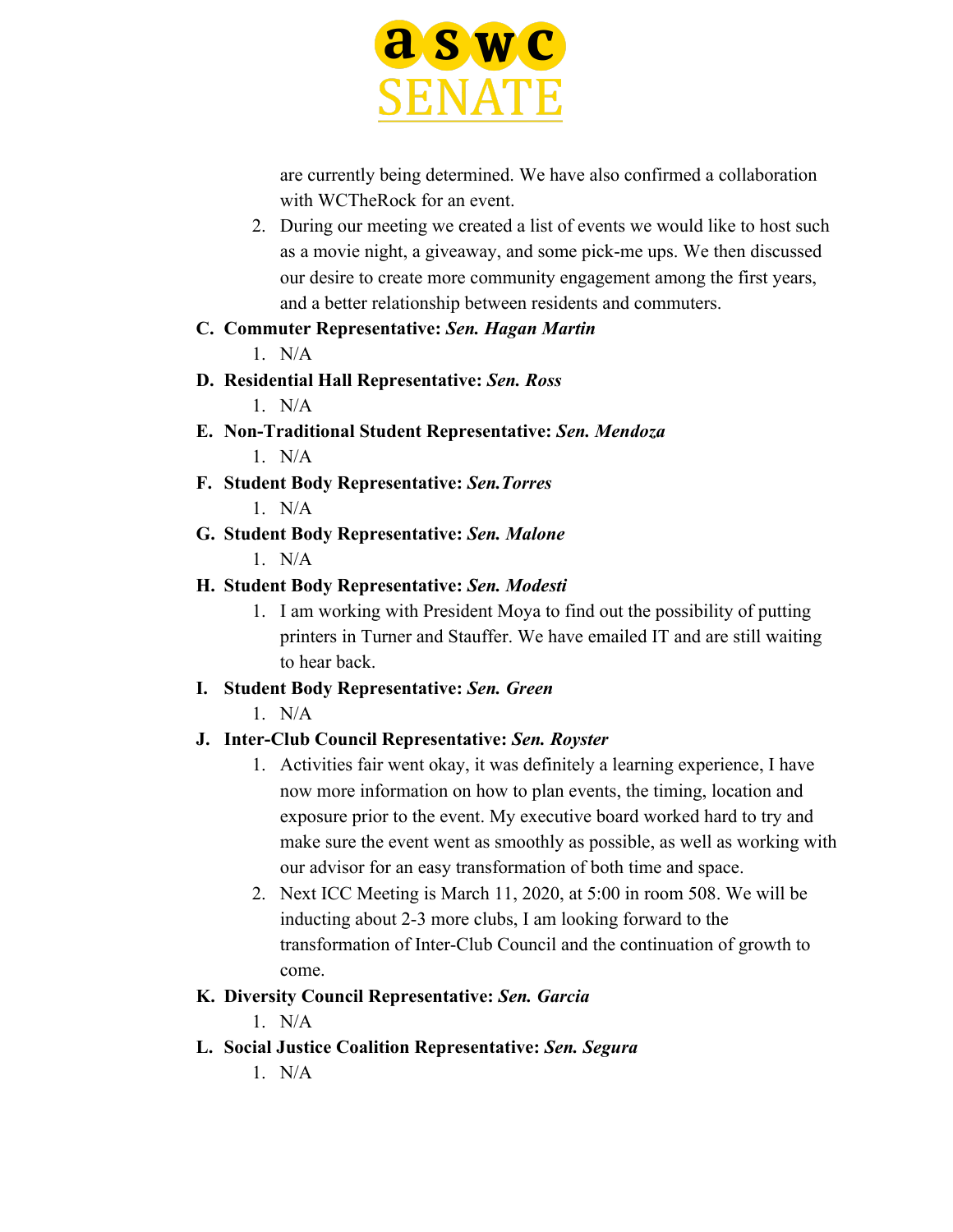

### **M. Media Council Representative:** *Sen. Garrison*

- 1. Kpoet: open mic night and had 50 in attendance. Broadcasting music is a go, we are streaming to the CI, and bookstore. Working on the SPOT now.
- 2. QC: printed and changed the layout of the front page. All set to print the next issue.
- 3. WCSN: baseball at 2:30pm, 2 softball and double header on men and women.
- 4. POET ENT events: open mic, finburger lecture, and society convocation
- 5. VPS: green screen training, choose a winner for screenwriting contest, and working on it to make a short film. Working on spanish film festival.
- **N. Poet Student Athlete Leadership Academy Male Representative:** *Sen. Eccles*  $1$  N/A
- **O. Poet Student Athlete Leadership Academy Female Representative:** *Sen. Angileri*

1. N/A

- **P. Inter-Society Council Female & Male Representative:** *Sen. Hidalgo & Sen. Alvarez*
	- 1. N/A

# **XI. Committee Reports**

# **A. Administrative –***Vice President Joachim*

1. The Administrative Committee will be holding the first event for the Mental Health Initiative this coming Friday in partnership with the Counseling Center. We will be in front of the CI from 11 AM-1 PM handing out succulents and asking students to write down an insecurity and then throw it away. The Counseling Center will also be present to hand out resources to students and information about their services. I also received a brochure on self-esteem from the Counseling Center that I will be reaching out to Residential Life about distributing the brochures in the residence halls.

#### **B. Budget-** *Treasurer Estrada*

1. Meeting from 12:30 -1:30 in OSE Conference Room

# **C. Campus Relations-** *Director Tejada*

- 1. Campus Relations did not meet this week.
- 2. Tomorrow, February 25th will be the State of the Senate, we will have a Nacho Bar with vegetarian options and other good foods like ceviche! We will also be raffling a \$50 Visa Gift Card! It will be held in Club 88 from 12:30-1:30 pm. I would really like for all of you to be there in any senate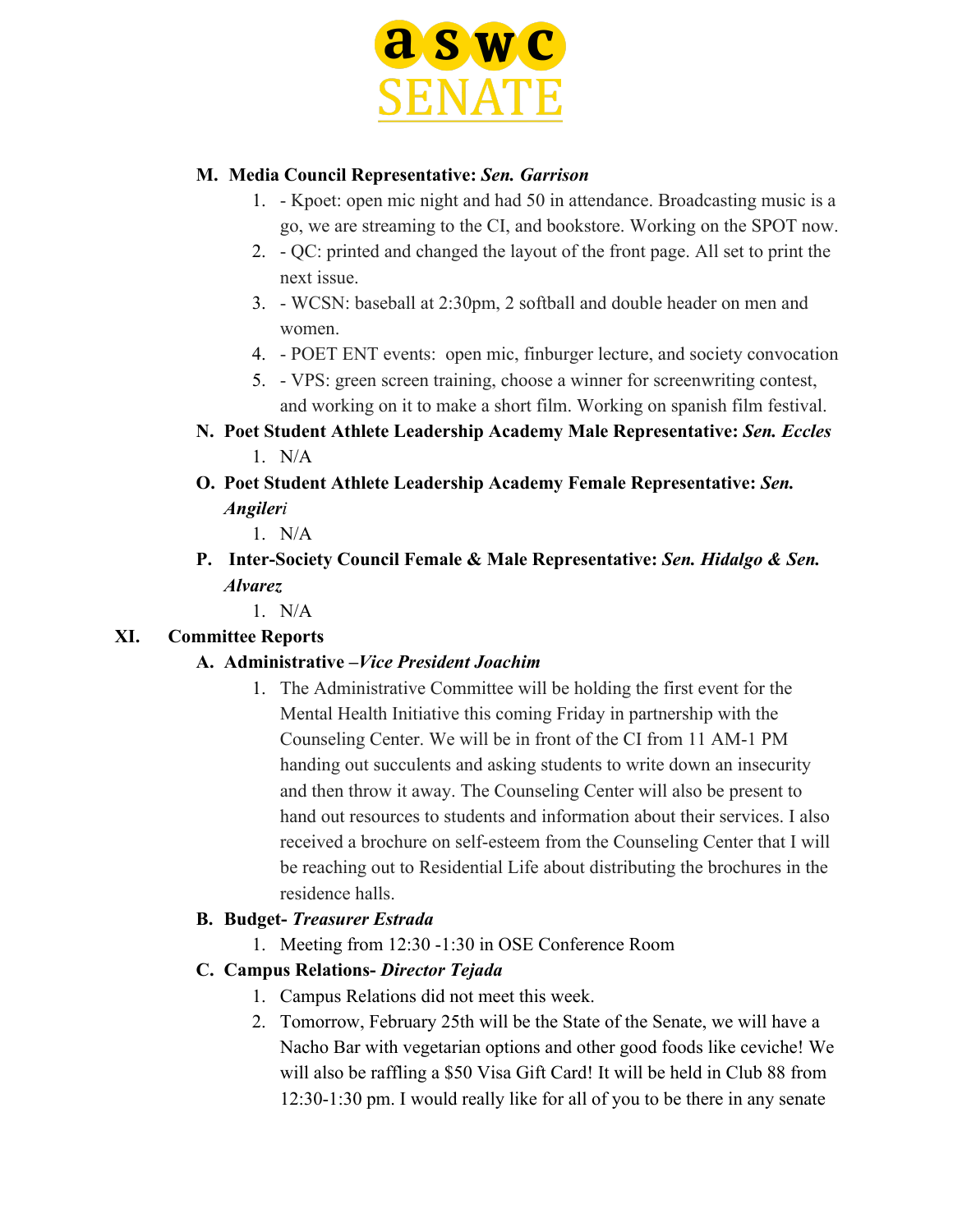

attire, please. Please come join us, because the State of the Senate is a

really great way to become informed on what Senate is doing and what we aspire to do the rest of this semester. It is also another place where you can voice your concerns or ask questions.

### **D. Elections-** *Secretary Brost*

- 1. The Elections Committee did meet last week.
- 2. We looked over the elections code and discovered that appeals weren't in the election code.
	- a) So we decided to add it.
	- b) We are also looking at ways to make the appeal process more productive.
- 3. Last week, VP Joachim and I hosted a debate watch party in Club 88.
	- a) It was a success.
	- b) Many students came in and out of the watch party.
		- (1) They also really loved the food!

### **E. Program Board –** *Director Gil*

- $1$  N/A
- **F. Advocacy-** *President Moya*

1. N/A

**G. Culinary-** *Sen. Malone & Sen. Torres*

 $1$  N/A

# **H. Student Feedback Committee-** *Sen. Modesti*

1. Senator Green presented on behalf of the student body reps at the budget committee meeting in collaboration with the Counseling Center to get funding for an event that they are looking to have on campus.

# **I. Student Finance Committee-** *Treas. Estrada*

 $1$  N/A

**J. Environmental-** *Sen. Casserly-Simmons*

 $1$  N/A

# **XII. First Readings**

# **A. The first time they came in Wittfest Allocation of \$30,000**

1. Bradford, presents the original slideshow first shown to the senate table during the first reading, and then wishes to open the floor, for all individuals that have come to ask questions has the ability to voice their opinions.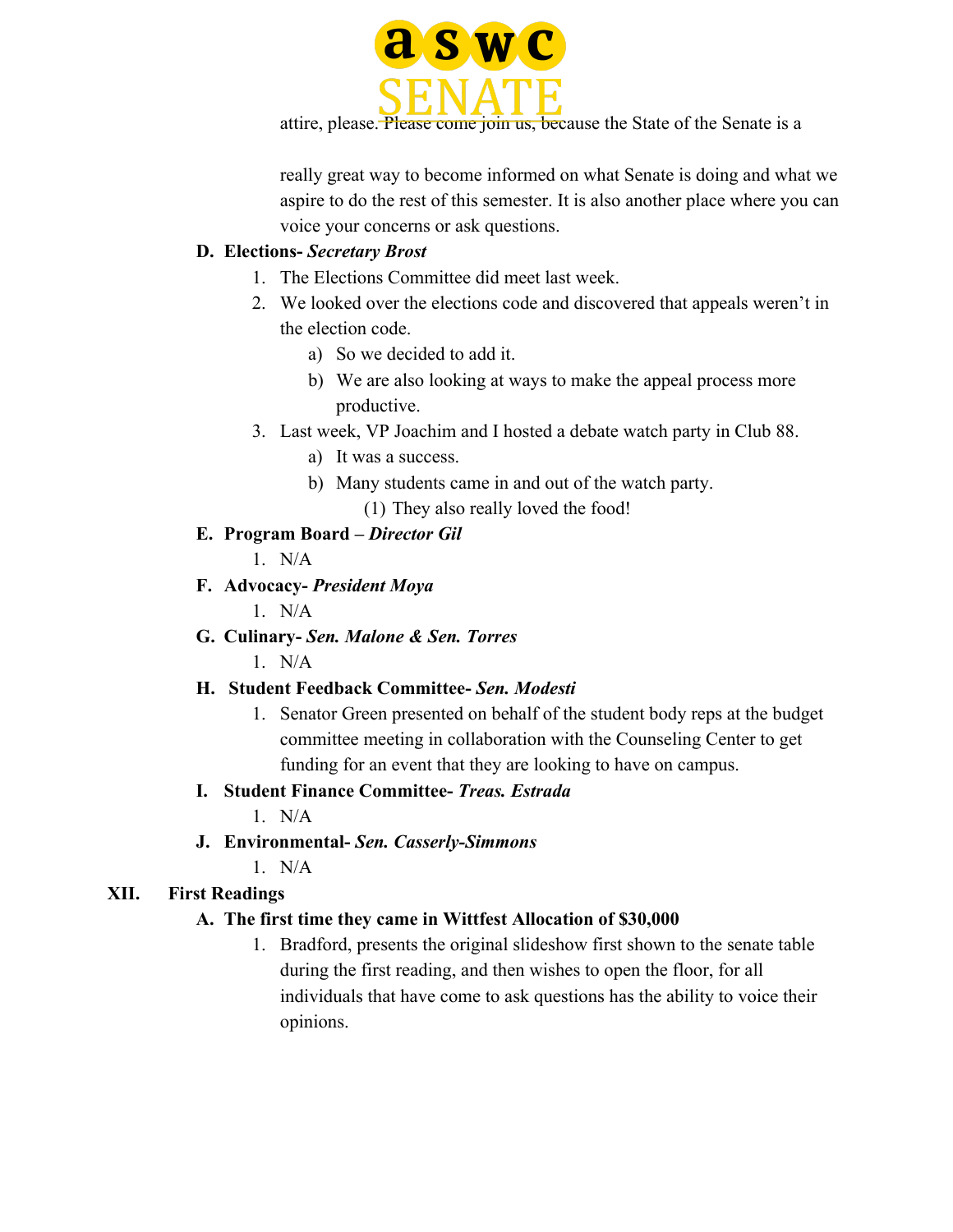

- a) Going over Budget
	- (1) Plan A \$135,000
	- (2) Plan B \$105,000
	- (3) Plan C \$80,000
- b) Number of People
	- (1) Plan A 1,200
	- (2) Plan B 1,00 or less
	- (3) Plan C 800 or less
- 2. Additional Cost of Whittfest
	- a) Hotel Buyout 4 or 5 star hotel
	- b) Artist
	- c) Security
	- d) Production
	- e) Marketing: tickets, posters, t-shirts
	- f) Porta potties, sandbags, fences, sustainability: recycling bins
- 3. Allocation of Funds
	- a) 30,000 from ASWC
		- (1) Artist Fee
		- b) 20,00 from Program Board
			- (1) Automatically went to production alone
- 4. Meetings started in April 2019 April 2020
	- a) November funds were not all allocated
	- b) December negotiations were brought up for artist
	- c) 90% there , April debriefing for next year
- 5. Plan A & B Artist start off at \$150,00 dollars
	- a) TPain was paid \$80,00 from ASWC
- 6. Expenses and perks to expect from artist:
	- a) VIP meet and greet
	- b) Raffle for VIP passes
	- c) Battle of the bands will open
	- d) Winner will be announced during the week of Whittfest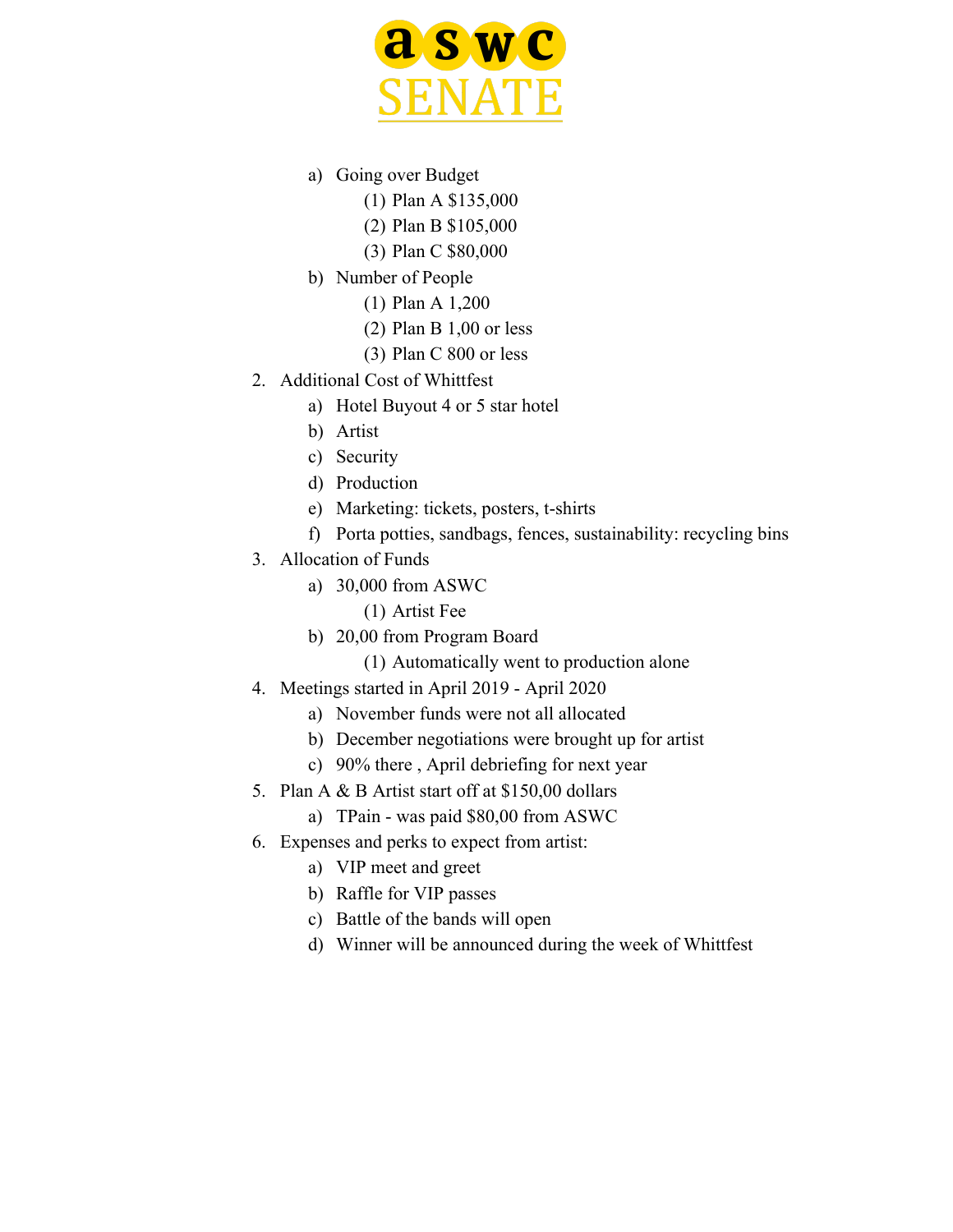

- 7. Student Involvement
	- a) All crews are made of students
	- b) Top 3 winners from Talent Show will be able to open for the headliner
	- c) DJ will play diverse music
- 8. Ticket Pricing Options
	- a) T-Pain
		- (1) Students \$10, Guest and Alum \$15

#### **XIII. Whittfest Saturday 4th**

A. Meeting re-opened at 8:50 PM

Genesis Gil: \*reads Mission Statement of Whittfest\*

Why should we have a School Concert?

A student oriented and led event

Brings community and unity

Last year (2018) Whittfest requested \$65,000.00 strictly for Tory Lanez, excluding all additional fees

Bradford: originally the artist fee was \$30,000.00 in order to start negotiations because were under the presentation that it was \$30k but last week agency communicated it was \$36.5k, \$35k for artist, and \$1.5k for hotel buyout, negotiated down to \$32k so we are asking for \$2k to go towards to artist. This artist is requesting equipment from the late 90s and early 2000's, because this equipment is not something that many companies have, they had to buy equipment raising production to \$40k, we are asking PB for 20k and Senate for \$20k. Whittfest week is \$3215 all being paid by PB. We are requesting \$10k for security from the Media Council and have the second reading this week. This amount includes the cost of outside security and ambulance services. The whittfest week is as follows:

Monday: tentative (possibly Media Council open House)

Tues: Ball for a cause

We: Food Truck Palooza (variety of food trucks on north lawn, like InnOut will be free for first 100 students that get tickets, another 100 students can get a free item from funnel cake vendor) we are trying to see how many food trucks we can fund in advance so students do not have to come out of their pocket, we are seeing what we can afford.

Thur: Chilling Courtyard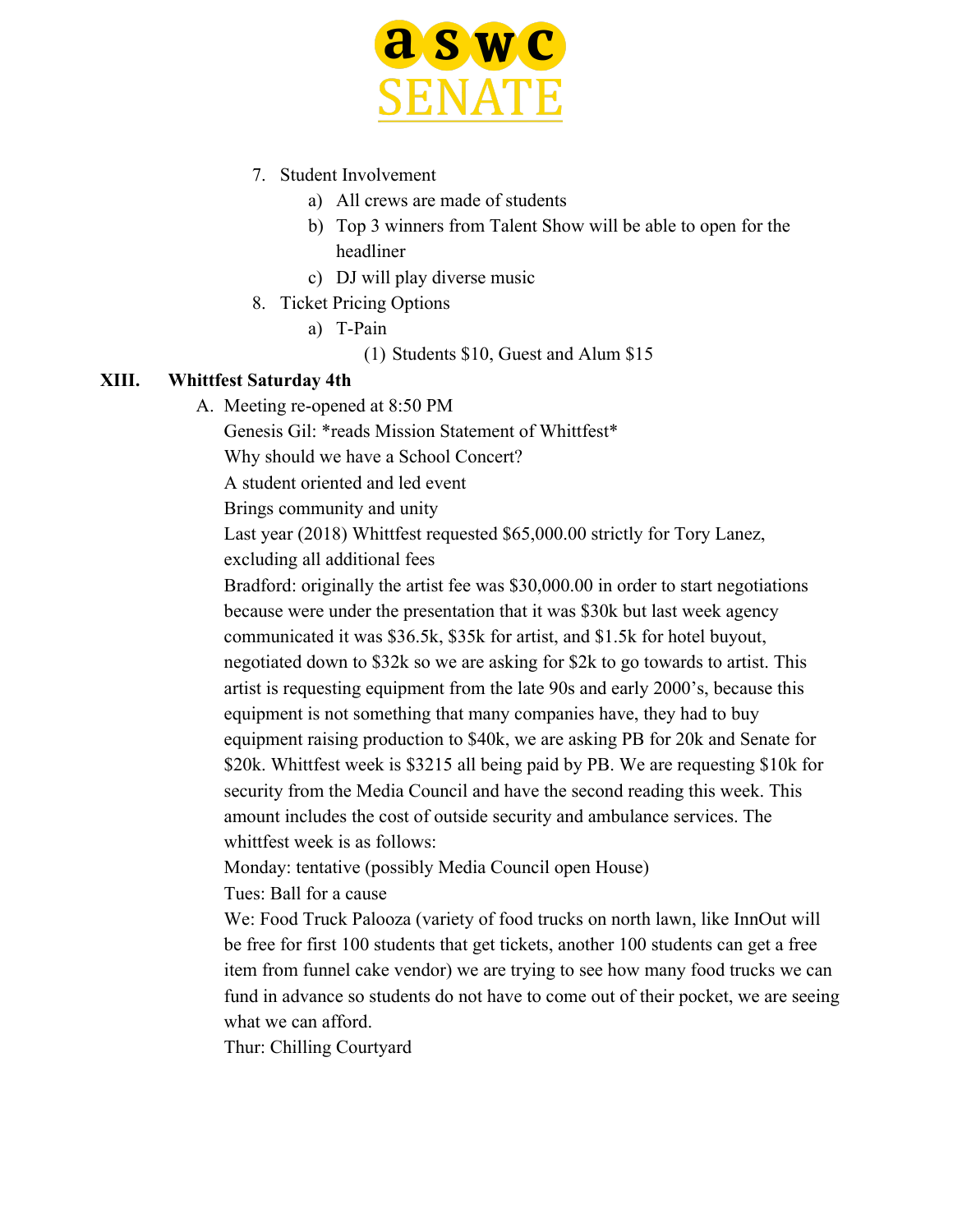

Friday: Lip Sync Battle: teams can sign up and there will be 6 judges. Each team can have up to 8 members. First place winner all team members will get \$50 visa and Second place all members will get \$25 amazon gift card

Eccles: How long is the contract asking for an artist to perform for and how long is the whole event.

Bradford: We asked for 60 to 90 minutes I will confirm with you. The artist is going to perform at 7 PM, doors open at 5 to give time for people to arrive and openers perform. Prior to the artist performance there will be VIP meet and greet. Ross: I really appreciate the Wittfest week to try to bring students together. What was the event cost?

Bradford: \$3215 was requested and has already been funded by PB Casserly-Simmons: What is the amount you are all requesting?

Bradford: \$22k, this amount is less than the 26k we put on our initial request from Garrison: You mentioned an open mic and a battle of bands, which one is it?

Bradford: It will be both based on conversations with media council

Garcia: Question for Treas. Estrada, we do not know how much is in our general body?

Estrada: we do not but estimating 70k

Eccles: I move to vote

Joachim: do we need more discussion

Casserly Simmons: More discussion. Considering there were so many students here voicing concerns, I do not think it is cool to fast track now with everyone gone thinking it wouldn't be fast tracked to then wake up and its funded Ross: What is the last possible date this contract would need to be signed Bradford: We need to sign it by friday, we would need an answer tonight to secure everything

Garcia: Is PB putting forward 23k?

Gil: For whittfest week and Whittfest we have put forward \$30k Royster: based off conversation that took place during PV and other conversations that have been held, you guys are trying to fast track today? Considering the ability and the groundwork you all did to get the first request (this is just my personal opinion) and your ability to be open to the student body to be open about concerns, we have senate meetings every monday, and at your last request students had the opportunity to come forward and no one did. And now last minute students want to come forward, it's unfair to you all when 30k was more and proposed before. Its a real disadvantage to you all to say no automatically because at the end of the day its due to a lack of questions asked and a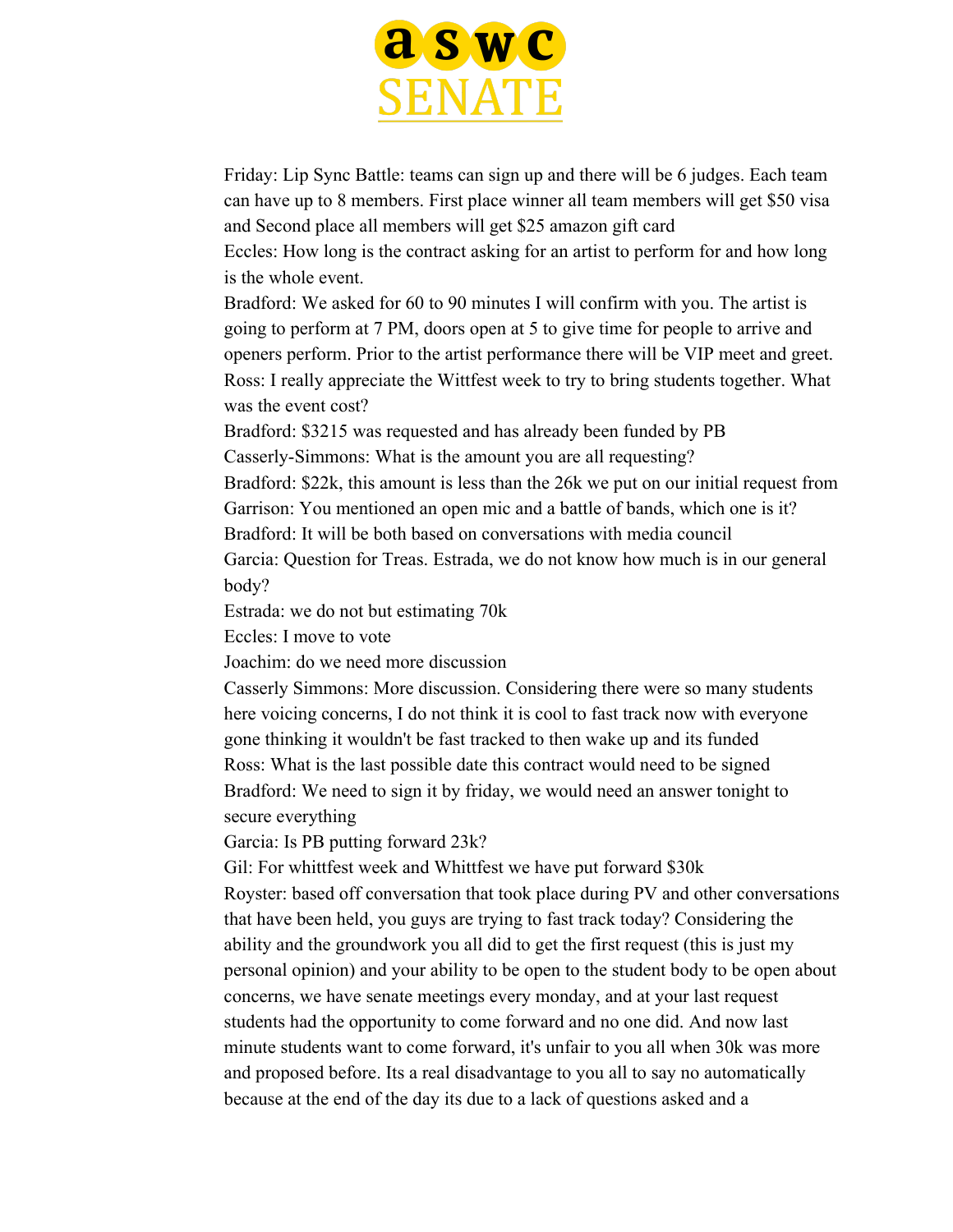

conversation like this could have been more influential last semester when the request was brought forward I just dont think its fair for it to be shot down now when so long ago no one said anything. I understand some students may have an issue waking up to the news, but they also had since November to share concerns. They had sinced then to ask questions raise concerns, and if they did not do that, that's a lack of communication, much more communication could have happened to avoid this from happening.

Gil: When journee and I discussed this, I even told Journee we should not fast track. But given the manner of all this and the contract we have to. It's solely due to the circumstances. This is was not our initial plan

Casserly-Simmons: I really commend all the hard work and dedication you all have done. I understand the point that students could have come sooner, but it was due to confusion that there would be a second request. I feel uncomfortable fast tracing this when students thought that it wasn't being fast track

Gil: For the last artist we had 2 readings, no one came forward for second readings. There are tweets and minutes. They could have used that information, If there is confusion as to how requests work

Minami: The contract that needs to be signed on Friday is for artist or production Bradford: Both

Hernandez: another aspect of the timeline is that the production company needs to get permits from the city of whittier, it's not that the company just needs their money, there are just additional logistics they need to sort out.

Eccles: PSALA knew there was another request coming but did not know the amount of that second request, so I dont think it would be fair to not consult with our constituents. They need to know the amount before we vote, I understand that you all need answers but we need to be confident that we can vote on behalf of our constituents. I don't want to motion or anything, I just do not advise us to vote on something we are not confident in.

Garrison: This is more of a clarification, I noticed that it says theres a plan b if Media council does not fund it, can you explain what that is

Gil: Program board has set aside the funds in the event we can't get other funding, but ideally we would like to elaborate on whittfest weeks, but it's there as a net and cushion.

Garrison: So there is no set in stone plan b

Bradford: there is, we would just have to seek other methods of funding from alumni office, pres office, or take from whittfest week

Modesti: I have been talking to my constituents, and everyone has shared positive comments and I feel confident voting. Even though it happened over the weekend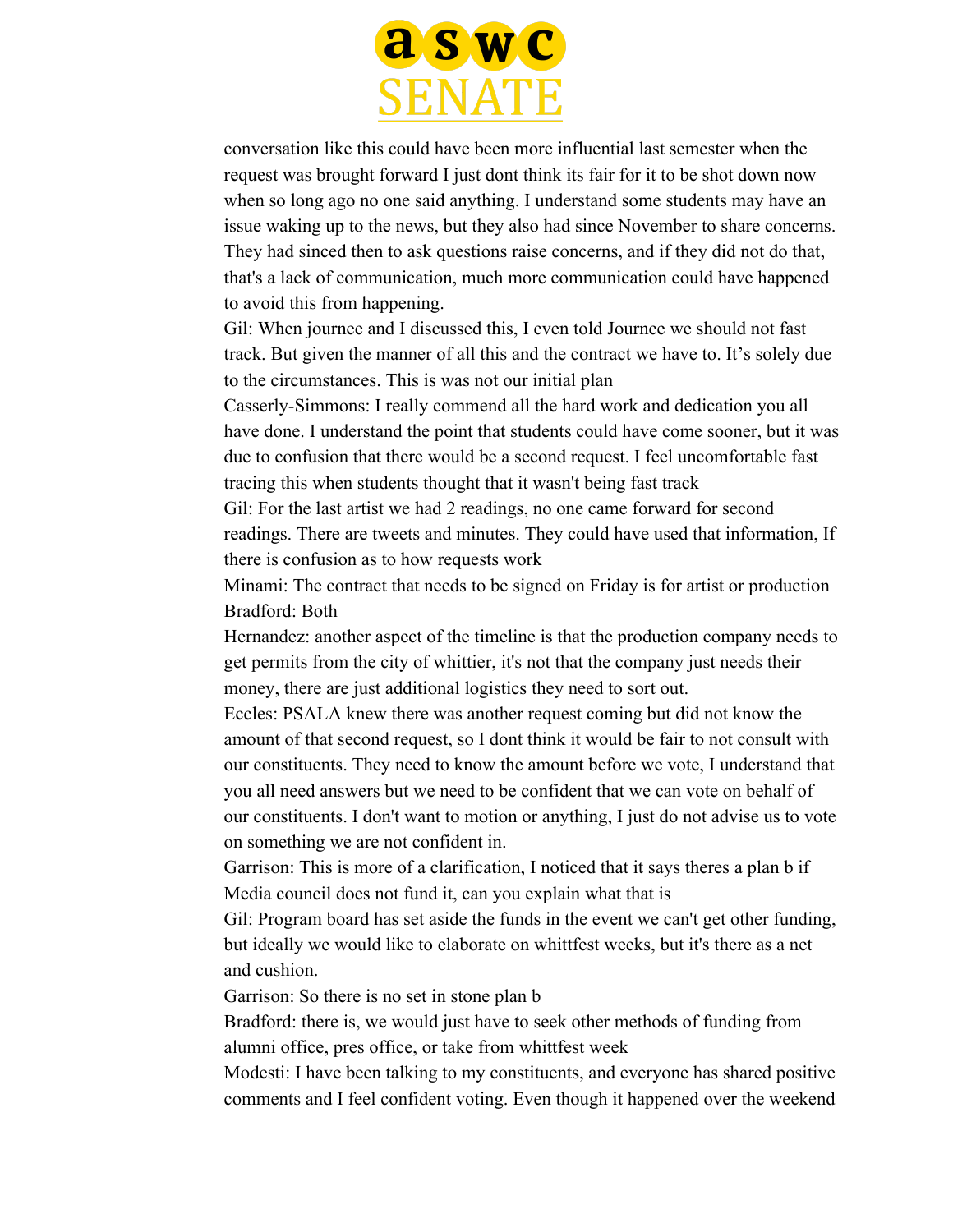

and today, I knew what was being said and I asked my constituents and I still received support so I do feel comfortable voting. I also want to say I agree with what Royster said.

Ross: Although I understand what Royster said, I just also think it's imperative to understand the importance of listening to our constituents. We usually do not have students coming to meetings so to see that many come should not be taken lightly. We said it was not going to be fast tracked then going back on our word, I do not feel comfortable voting. We need to consult with our constituents, and we need to take their concerns seriously, even if that means having an emergency meeting. Angileri : When did you get the finalization of all of the founds and when everything would take place

Segura: Clarification, do you need to pay everything now, or is that something that can be negotiated.

Bradford: The appointment that is needed is now a little tighter then what it would have been,

Moya: Administration has to have enough time to go through everything needed for things to take place. An emergency Meeting can be called for Wednesday, as long as senators go back and speak with their constituents, as well as allow for two business days for everything to get done. Pick time for an emergency meeting.

Casserly-Simons : I motion to expedite the second reading to an emergency meeting held this wednesday at time pending.

Approved 10

Abstentions 3

# **XIV. Daily Calendar Considerations**

**A. N/A**

# **XV. Misc. Business**

- **A.** Meeting is February 26th, 2020 at 7:15 pm. Please encourage all constituents to come to the State of the Senate during a time where all students do not have class.
- **B.** I would like to think it would be beneficial to debrief the Board of Trustees priorities.
- **C.** Garrison: I was disheartened because there were a couple of Board of Trustees members brushed off what was said by me. Jim Duncelman was asked to come over so that other members could continue their conversation and that me and Jim Duncelman could continue the conversation instead of it being brought up. There was disengagement from what was happening on campus, they didn't know all the things that were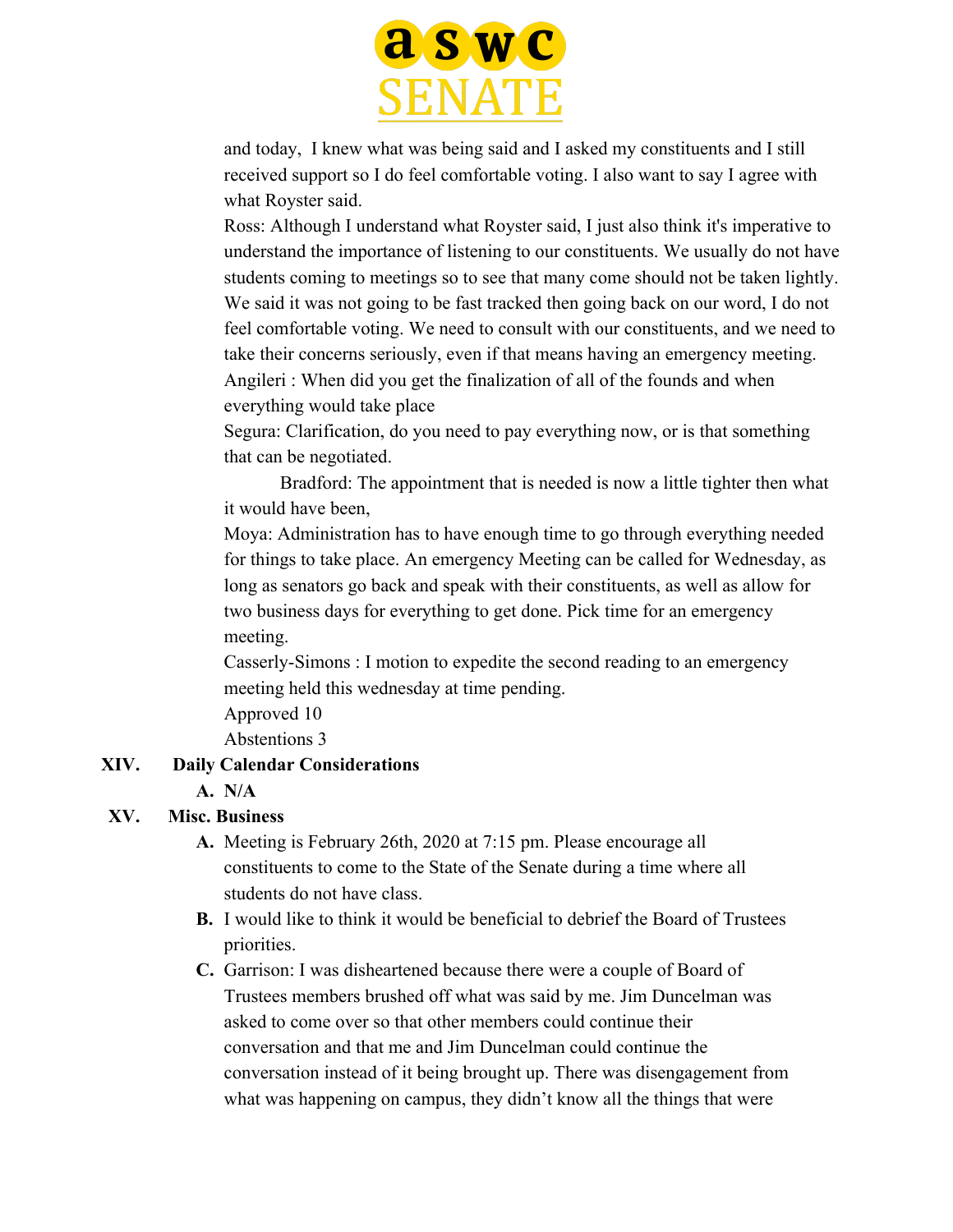

happening with the student body though they made so many decisions for the student body.

- **D.** Segura: Trustee said we are only here for the students, I asked her what were the students saying, to me it wasn't like she was actually understanding what I was speaking on. Do you know about any programs?
- **E.** Minami: It didn't seem like they really cared about the question I had, and at one point I asked where sustainability has on their list. It sounds like the real world where you are going to have push back from everything and that your cares are going to be pushed down on the list. One of the trustees checked out, and was on his laptop.
- F. Sen. Modesti: I was unable to attend so I was wondering if someone could discuss the schedule of the lunch.
- G. Pres. Moya: There was time for mingling at the beginning of the event, and then we all had lunch at our own tables and then photos were taken at the end.
- H. Sen. Segura: I asked someone what students were saying, and she tried to summarize it to me and I knew that she completely did not know what was being said because she was very caught off guard.
- I. Sen. Minami: I had a very interesting conversation with Richard Liptenstein, it did not seem like they truly cared what we were talking about. I asked where equity and inclusion and sustainability falls on their priorities and they diverted the conversation and they stated that President Oubre prioritizes it but the conversation was very dismissive. One of them actually stated that pushback happens in the real world and completely brushed off our suggestions.
- J. Rep. from Public: I believe that not having this luncheon open to the public was a move for them to not fall under any ridicule.
- K. Pres. Moya: I actually asked for the luncheon, I wanted to open up conversations between the student body and the Board of Trustees, this is the first time this has ever happened. I will be contacting President Oubre.
- L. Sen. Garcia: None of the Board of Trustees members knew about the club deficits until the morning of our luncheon. The students have already put in work and now it is up to the administration to take charge and fix this. They kept on suggesting different avenues, the fact that they had no idea that these conversations were happening is very disheartening to me.
- M. Pres. Moya: I think that every board of Trustees member was at a very different place, the newer Board of Trustees had more to say and were more receptive to what I was talking to them about. Whereas the members that have held seats for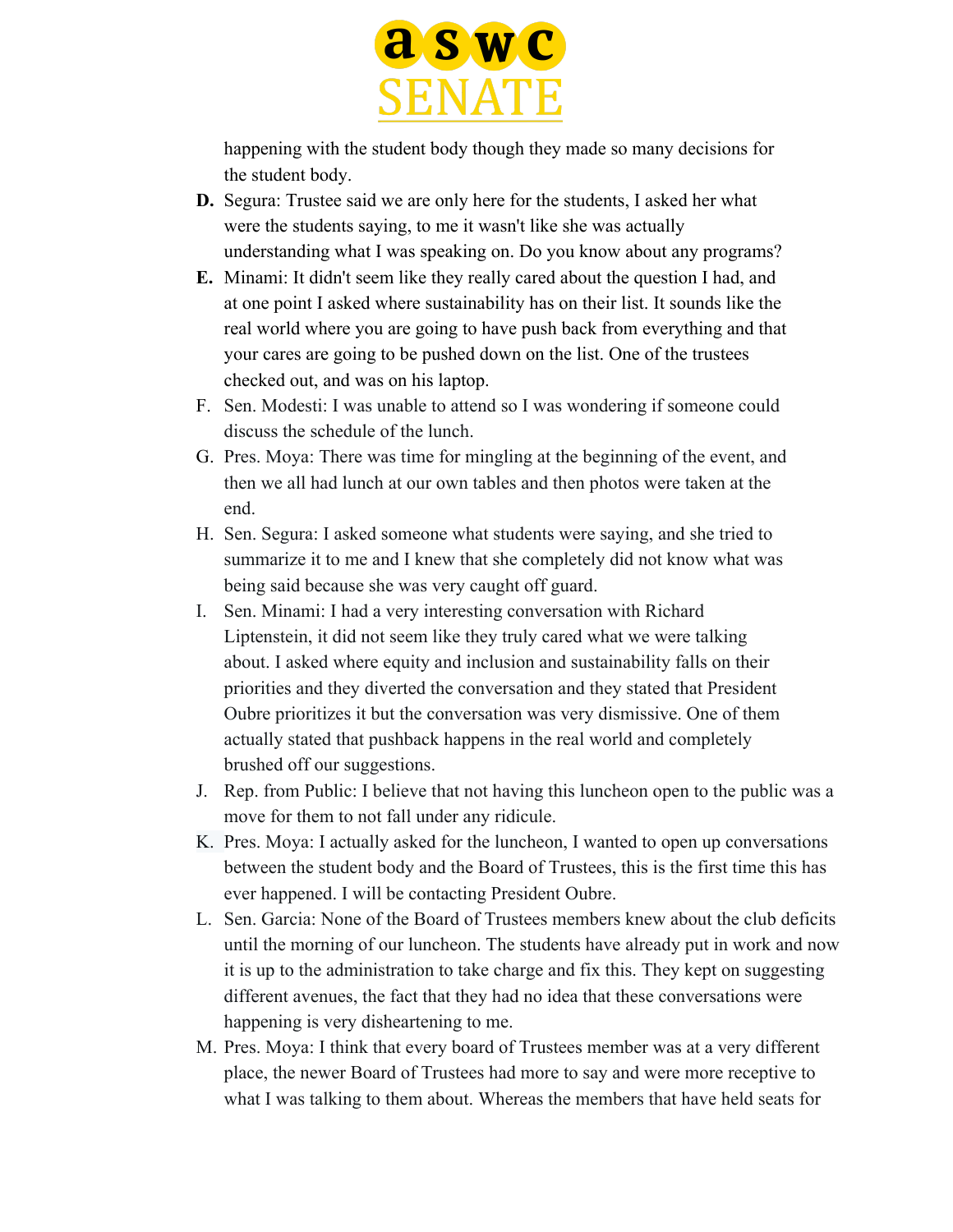

longer were not as receptive to these issues. I will communicate all of this back to Pres. Oubre because I am sure that she has had some of these similar experiences with them as well.

- N. Sen. Mendoza: A lot of them were asking more about my own personal experiences with prices for tuition and one of the Board of Trustees at my table who was someone that was pushing forward freezing tuition and he was asking about my experiences with how they can help.
- O. Sen. Ross: Every person that I spoke to seemed surprised that I was aware of the 5-year plan for the school and when the Board of Trustees were looking at allocating funding for renovations to residential halls, they stated that it was not a priority at the time.
- P. Sen. Garrison: What can we do as a Senate? (directed at Pres. Moya)
- Q. Pres. Moya: I think it will start with a conversation with President Oubre, and discussing the logistical things about positions and asking her what she thinks we can do from here.
- R. Pres. Moya: The next time they will all be in town is around Commencement time, looking at what we can do to express these concerns at that meetings
- **S.** Sen. Segura: Is there a way we can access the criteria that Pres. Oubre looks for when she hires a new Trustee?
- **T.** Pres. Moya: I know that she has hand picked people, I do not know how this looks at other schools, however, I think it is very different from hiring a member of faculty.
- **U.** Sen. Segura: Is there any way students can have a say on who gets picked to sit on the board?
- **V.** Sen. Casserly-Simmons: We suggested to them that they can have a set group/task force for the President to report back to, this is something that I know other schools use.
- **W.** Reopen Roberts Rules : Senator Garrison, Senator Casserly Simmons
- **X.** Senator Ross: Please ask your constituents about the questions and concerns they have on campus.

#### **XVI. Announcement**

- A. Sen Angileri; Thursday at 7:00 ranked 2nd
- B. Sen Gil: College readiness program for highschool girls, and working with food sustainability, presentation based on research. February 26, 2:30 and or February 28, 2:30 in SLC room 313.
- **C.** Sen Mendoza: RSVP Link viewing of film and discussion February 28th 6-9, Mess Night 6-8, potentially ally training for the veterans in April.